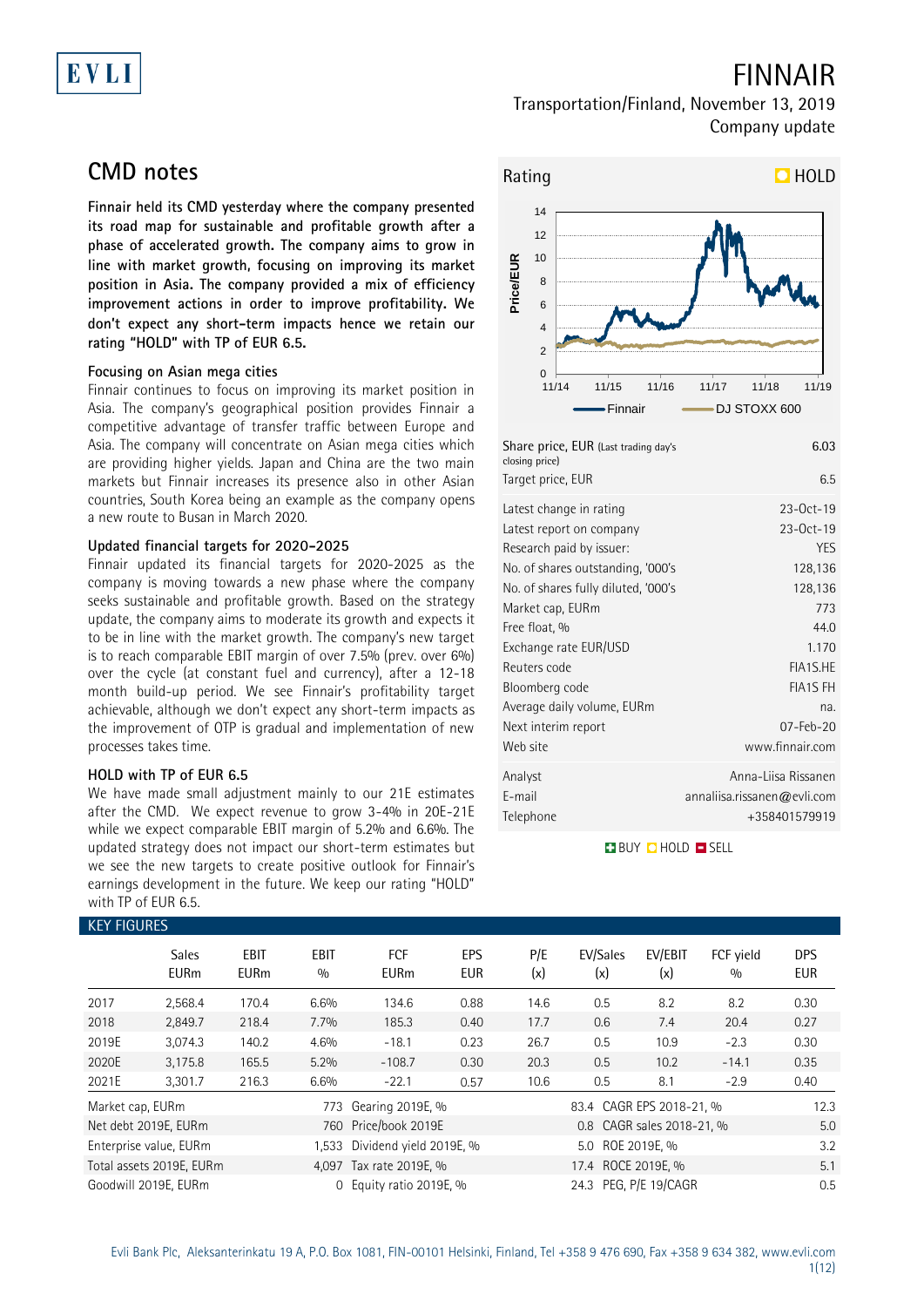### **Focusing on Asian mega cities**

Finnair continues to focus on improving its market position in Asia. The company's geographical position provides Finnair a competitive advantage of transfer traffic between Europe and Asia. Transfer traffic between the two continents is essential as transfer traffic represents 62% of Finnair's flown ticket revenue of which transfer traffic from Asia represents 73%. The company will concentrate on Asian mega cities which are providing higher yields. Japan and China are the two main markets but Finnair increases its presence also in other Asian countries, South Korea being an example as the company opens a new route to Busan in March 2020. The market growth is estimated to be some 4% between Europe and Asia. The company aims to be a modern premium airline and has renewed its website and mobile app to better serve its customers globally. The company is also renewing its ticket types and will offer a new option, premium economy class alongside with the normal economy and premium classes.

### **Heavy investments on fleet renewal**

During the past few years, Finnair has focused on accelerated growth. The company has increased its capacity in 2015-2019 by 14 new A350 aircrafts and five more has been ordered (for 2020-2022). During the strategy period, the company aims to increase its wide-body fleet from 22 to  $\sim$ 30 and the total fleet from 83 to  $\sim$ 100. The company has estimated that the fleet investments during 2020-2025 will be some EUR 3.5b-4.0b (including the five new A350s) depending on the final fleet renewal plan. According to the company, one-third of the investments will be invested into growth and the remaining two-thirds into fleet renewal/replacement. The company aims to increase the share of its owned aircrafts. The investments will predominantly be funded by the company's cashflow.

### **Updated financial targets for 2020-2025**

Finnair updated its financial targets for 2020-2025 as the company is moving towards a new phase where the company seeks sustainable and profitable growth. The company's opex (ex fuel) has increased by 6.1% (CAGR) since 2014, which exceeds the revenue growth of 5.5% (CAGR). Based on the strategy update, the company aims to moderate its growth and expects it to be in line with the market growth. Finnair guides ASK growth (CAGR) of 3-5% which is in line with our expectations (3-4% in 20E-21E). The company's new target is to reach comparable EBIT margin of over 7.5% (prev. over 6%) over the cycle (at constant fuel and currency), after a 12-18 month build-up period. Profitability improvement will be driven by operational efficiency. Key drivers for lower unit costs are fuel efficiency, digitalization and automatization as well as improved on-time performance. Finnair targets to improve its OTP rate to 85% (2018: 78%). Also, fleet renewal should boost efficiency and updated ticket types to support margins. We see Finnair's profitability target achievable, although we don't expect any short-term impacts as the improvement of OTP is gradual and implementation of new processes takes time. Finnair also updated its ROCE target and expects ROCE of over 10% (prev. over 7%) over the cycle (at constant fuel and currency), after a 12-18 month build-up period. The company will provide more information of its sustainability targets in Q1'20.

### **HOLD with TP of EUR 6.5**

We have made small adjustment mainly to our 21E estimates after the CMD. We expect revenue to grow 3-4% in 20E-21E while we expect comparable EBIT margin of 5.2% and 6.6%. The updated strategy does not impact our short-term estimates but we see the new targets to create positive outlook for Finnair's earnings development in the future. We keep our rating "HOLD" with TP of EUR 6.5.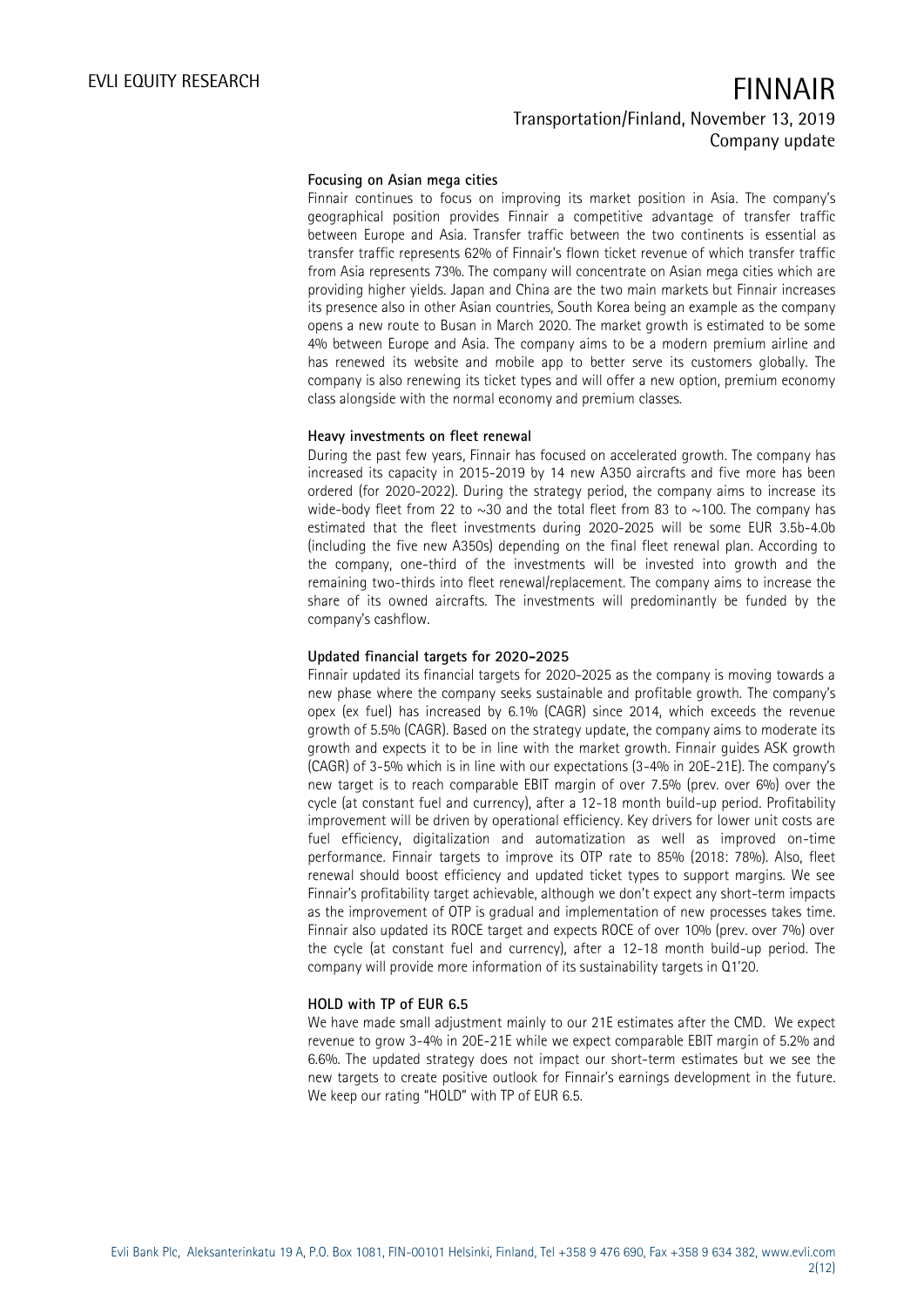## Transportation/Finland, November 13, 2019 Company update

### **Estimates**

| <b>FINNAIR</b>             | 2015         | 2016          | 2017       | 2018          | 2019           | 2019           | 2019           | 2019E          | 2019E        | 2020E        | 2021E        |
|----------------------------|--------------|---------------|------------|---------------|----------------|----------------|----------------|----------------|--------------|--------------|--------------|
| <b>EURm</b>                | $\mathsf{F}$ | $\mathsf{F}'$ | <b>FY</b>  | $\mathsf{F}'$ | Q <sub>1</sub> | Q <sub>2</sub> | Q <sub>3</sub> | Q <sub>4</sub> | $\mathsf{F}$ | $\mathsf{F}$ | $\mathsf{F}$ |
| Passengers (thousands)     | 10294        | 10866         | 11905      | 13281         | 3148           | 3910           | 4088           | 3451           | 14597        | 15138        | 15663        |
| v/v change                 | 7%           | 6 %           | 10%        | 12%           | 4%             | 13 %           | 12.96          | 9 %            | 10%          | 4%           | 3%           |
| ASK (mkm)                  | 31836        | 33 914        | 36922      | 42 38 6       | 10 670         | 12 308         | 12 624         | 11 457         | 47 059       | 48 804       | 50 494       |
| y/y change                 | 3%           | 7%            | 9%         | 15 %          | 10%            | 15%            | 10%            | 9 %            | 1196         | 4%           | 3%           |
| RPK (mkm)                  | 25 5 9 2     | 27 065        | 30 749     | 34 660        | 8 3 5 6        | 10 152         | 10879          | 8812           | 38 200       | 39 624       | 41 003       |
| v/v change                 | 3%           | 6 %           | 14 %       | 13 %          | 4%             | 15%            | 12.96          | 9%             | 10%          | 4%           | 3%           |
| Load factor (RPK/ASK), PLF | 80.4 %       | 79.8 %        | 83.3 %     | 81.8 %        | 78.3%          | 82.5%          | 86.2%          | 76.9%          | 81.2 %       | 81.2 %       | 81.2 %       |
| v/v change                 | $0.2% - p$   | $-0.6% - p$   | $3.5% - p$ | $-1.5% - p$   | $-4.6% - p$    | $-0.1% - p$    | $1.7% - p$     | $0.0% - p$     | $-0.6% - p$  | $0.0% - p$   | $0.0% - p$   |
| <b>Total revenue</b>       | 2255         | 2317          | 2569       | 2850          | 673            | 793            | 870            | 738            | 3074         | 3176         | 3302         |
| YoY change                 | $-1.96$      | 3%            | 11%        | 11%           | 5 %            | 10 %           | 8 %            | 8 %            | 8 %          | 3 %          | 4 %          |
| Other income               | 85           | 76            | 77         | 74            | 15             | 13             | 13             | 18             | 59           | 72           | 72           |
| Staff costs                | $-353$       | $-363$        | $-423$     | $-500$        | $-130$         | $-137$         | $-132$         | $-133$         | $-531$       | $-547$       | $-563$       |
| v/v change                 | 2%           | 3 %           | 17%        | 18 %          | 5%             | 3%             | 6 %            | 11.96          | 6 %          | 3%           | 3%           |
| % of revenue               | 16 %         | 16 %          | 16 %       | 18 %          | 19 %           | 17%            | 15%            | 18 %           | 17%          | 17.96        | 17%          |
| lFuel                      | $-596$       | $-492$        | $-472$     | $-581$        | $-145$         | $-181$         | $-190$         | $-168$         | $-684$       | $-699$       | $-696$       |
| v/v change                 | $-10%$       | $-17%$        | $-4%$      | 23 %          | 14 %           | 24 %           | 17%            | 16 %           | 18 %         | 2%           | 0%           |
| % of revenue               | 26%          | 21 %          | 18 %       | 20 %          | 22 %           | 23 %           | 22 %           | 23 %           | 22 %         | 22 %         | 21%          |
| Other OPEX                 | $-1160$      | $-1268$       | $-1314$    | $-1330$       | $-353$         | $-363$         | $-380$         | $-365$         | $-1460$      | $-1509$      | $-1562$      |
| v/v change                 | 3%           | 9 %           | 4%         | 1%            | 9%             | 11.96          | 10%            | 9%             | 10%          | 3%           | 3%           |
| % of revenue               | 51 %         | 55 %          | 51 %       | 47 %          | 52 %           | 46 %           | 44 %           | 49 %           | 47 %         | 48 %         | 47 %         |
| <b>Comparable EBITDA</b>   | 132          | 161           | 300        | 513           | 60             | 126            | 182            | 90             | 458          | 493          | 552          |
| Depreciation               | $-108$       | $-106$        | $-129$     | $-294$        | $-76$          | $-79$          | $-81$          | $-82$          | $-317.4$     | $-327.5$     | $-336.0$     |
| <b>Comparable EBIT</b>     | 24           | 55            | 171        | 218           | $-16$          | 47             | 101            | 8              | 140          | 165          | 216          |
| Comp. EBIT-%               | 1.0%         | 2.4%          | 6.6%       | 7.7%          | $-2.4%$        | 5.9%           | 11.6%          | 1.1%           | 4.6%         | 5.2%         | 6.6%         |
| IAC & fair value changes   | 98           | 61            | 54         | 38            | $-2$           | $\overline{1}$ | $-6$           |                | $-7$         | $\Omega$     | O            |
| EBIT                       | 122          | 116           | 225        | 256           | $-18$          | 48             | 95             |                | 134          | 165          | 216          |

Sources: Finnair, Evli estimates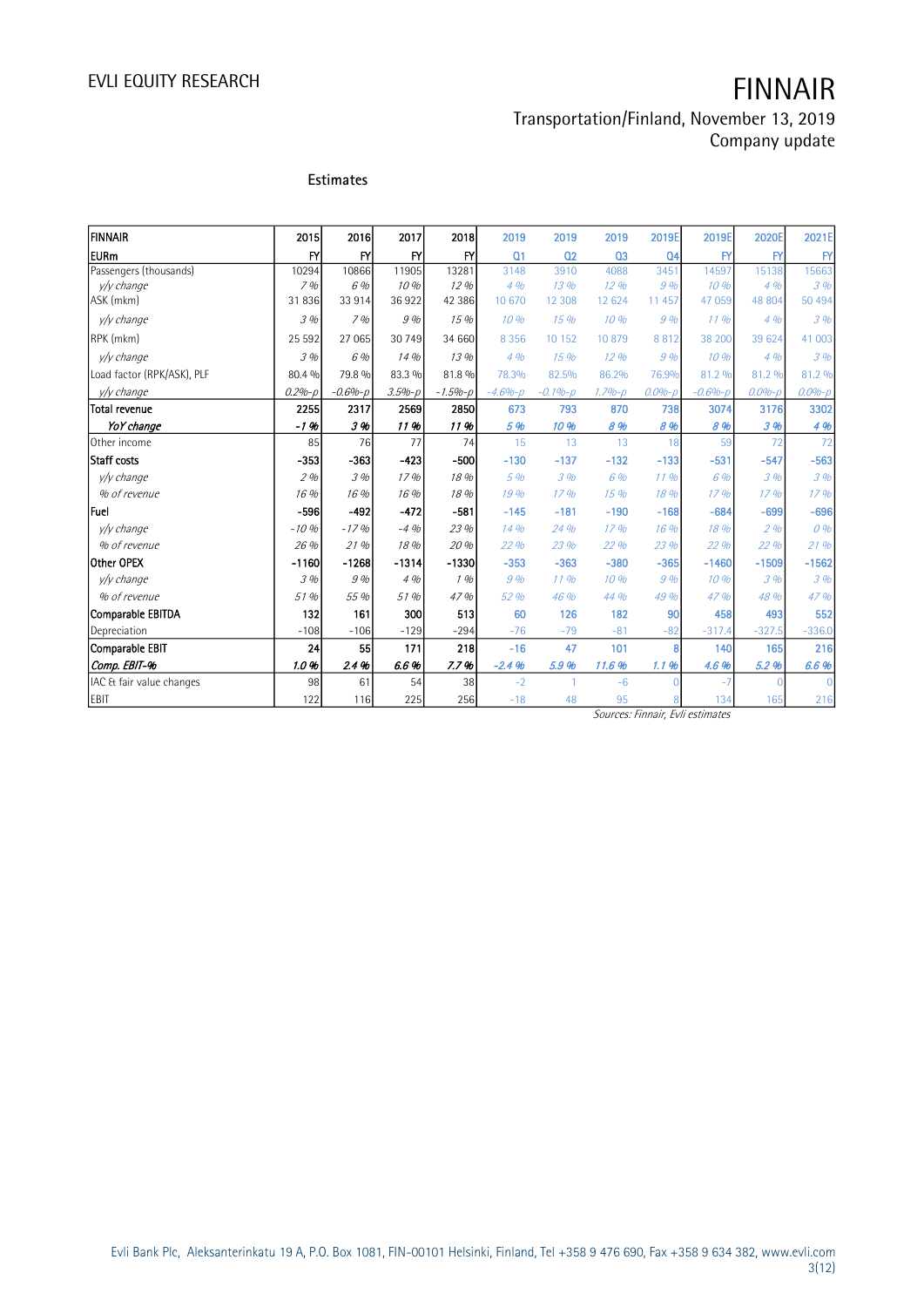### **Valuation**

|                                                        |               | Valuation    |                               |              |                |               |              |               |               |               |              |              |              |
|--------------------------------------------------------|---------------|--------------|-------------------------------|--------------|----------------|---------------|--------------|---------------|---------------|---------------|--------------|--------------|--------------|
|                                                        | <b>MCAP</b>   |              | EV/EBITDA EV/EBITDA EV/EBITDA |              |                |               | EV/EBIT      |               |               | P/E           |              | P/B          |              |
| <b>FINNAIR PEER GROUP</b>                              | local FX      | 19           | 20                            | 21           | EV/EBIT<br>19  | EV/EBIT<br>20 | 21           | P/E<br>19     | P/E<br>20     | 21            | P/B<br>19    | 20           | P/B<br>21    |
| <b>Primary European peers</b>                          |               |              |                               |              |                |               |              |               |               |               |              |              |              |
| SAS AB                                                 | 7422          | 6.3x         | 5.1x                          | 4.3x         | 20.8x          | 12.7x         | 9.5x         | 19.0x         | 7.6x          | 5.0x          | 1.2x         | 1.0x         | 0.8x         |
| International Consolidated Airlines Group              | 10775         | 3.6x         | 3.3x                          | 3.1x         | 6.0x           | 5.4x          | 4.9x         | 5.8x          | 5.3x          | 4.8x          | 1.7x         | 1.4x         | 1.2x         |
| Air France-KLM SA                                      | 4403          | 2.8x         | 2.5x                          | 2.3x         | 10.1x          | 8.5x          | 6.9x         | 10.9x         | 6.7x          | 5.2x          | 2.0x         | 1.6x         | 1.2x         |
| Deutsche Lufthansa AG                                  | 8471          | 3.0x         | 2.7x                          | 2.5x         | 6.7x           | 5.8x          | 5.1x         | 6.7x          | 5.2x          | 4.6x          | 0.8x         | 0.8x         | 0.7x         |
| Norwegian Air Shuttle ASA                              | 5520          | 9.6x         | 8.3x                          | 7.1x         | 126.1x         | 30.7x         | 19.1x        |               |               | 9.0x          | 1.6x         | 1.9x         | 1.5x         |
| <b>Other European peers</b>                            |               |              |                               |              |                |               |              |               |               |               |              |              |              |
| Aegean Airlines SA                                     | 574           | 0.8x         | 1.4x                          |              | 1.8x           | 3.0x          |              | 9.4x          | 8.6x          | 8.3x          | 2.0x         | 1.8x         | 1.6x         |
| easyJet plc                                            | 5169          | 5.8x         | 5.8x                          | 5.3x         | 11.6x          | 11.4x         | 9.9x         | 15.0x         | 13.9x         | 12.1x         | 1.5x         | 1.5x         | 1.4x         |
| Ryanair Holdings Plc                                   | 15089         | 9.4x         | 8.0x                          | 7.1x         | 16.5x          | 12.9x         | 11.5x        | 18.0x         | 13.5x         | 12.1x         | 2.8x         | 2.4x         | 2.0x         |
| Wizz Air Holdings Plc                                  | 2818          | 4.4x         | 3.8x                          | 3.2x         | 8.6x           | 7.0x          | 6.0x         | 16.1x         | 13.4x         | 11.3x         | 2.6x         | 2.1x         | 1.6x         |
| North American peers                                   |               |              |                               |              |                |               |              |               |               |               |              |              |              |
|                                                        |               |              | 6.0x                          |              | 10.1x          |               | 8.4x         | 5.9x          |               | 4.9x          | 11.5x        | 4.4x         | 2.7x         |
| American Airlines Group, Inc.                          | 12931         | 6.5x         | 5.0x                          | 5.3x         | 7.3x           | 9.8x          | 6.8x         |               | 5.7x          |               | 2.4x         | 2.0x         | 1.7x         |
| Delta Air Lines, Inc.                                  | 37007<br>5572 | 5.1x<br>5.1x | 4.4x                          | 4.8x<br>4.2x | 8.3x           | 7.3x<br>7.0x  | 6.5x         | 8.2x<br>10.0x | 8.1x<br>8.0x  | 7.4x<br>6.9x  | 1.1x         | 1.0x         | 0.8x         |
| JetBlue Airways Corporation<br>Southwest Airlines Co.  |               |              |                               |              |                |               |              |               |               |               |              |              |              |
|                                                        | 31095         | 7.1x         | 6.5x<br>5.8x                  | 5.9x<br>5.1x | 9.9x<br>8.3x   | 9.1x<br>8.8x  | 8.3x<br>7.6x | 13.1x<br>7.8x | 11.7x<br>7.9x | 10.3x<br>6.8x | 2.6x<br>1.2x | 2.3x         | 1.9x<br>0.9x |
| Spirit Airlines, Inc.                                  | 2591          | 5.8x         |                               |              |                |               |              |               |               |               |              | 1.0x         |              |
| WestJet                                                | 3552          |              |                               |              |                | 8.5x          |              | 14.7x         | 13.8x         | 10.2x         |              |              |              |
| Primary European peers median<br>Finnair (Evli est)*   |               | 3.6x<br>3.3x | 3.3x<br>3.4x                  | 3.1x<br>3.2x | 10.1x<br>10.9x | 10.1x         | 6.9x<br>8.1x | 8.8x<br>26.7x | 6.0x<br>20.3x | 5.0x<br>10.6x | 1.6x<br>0.8x | 1.4x<br>0.8x | 1.2x<br>0.8x |
|                                                        |               | $-8.96$      | 296                           | 3 %          | 8 %            | 20 %          | 17.96        | 204 %         | 239 %         | 111 %         | $-47.96$     | $-39%$       | $-32.96$     |
| Finnair discount/premium to primary peer group median* |               |              |                               |              |                |               |              |               |               |               |              |              |              |
|                                                        |               | Div yield    | Div yield                     | Div yield    | EBIT-%         | EBIT-%        | EBIT-%       | ROCE-%        | ROCE-%        | ROCE-%        | <b>ROE-%</b> | <b>ROE-%</b> | ROE-%        |
| <b>FINNAIR PEER GROUP</b>                              | Ticker        | 19           | 20                            | 21           | 19             | 20            | 21           | 19            | 20            | 21            | 19           | 20           | 21           |
| <b>Primary European peers</b>                          |               |              |                               |              |                |               |              |               |               |               |              |              |              |
| <b>SAS AB</b>                                          | SAS-SE        | $0.0\%$      | $0.0\%$                       | 0.0%         | 2.2%           | 4.5%          | 5.6%         | 5.0%          | 10.0%         | 11.7%         | 6.5%         | 13.8%        | 16.3%        |
| International Consolidated Airlines Group              | IAG-GB        | 4.7%         | 5.0%                          | 5.4%         | 12.7%          | 13.3%         | 13.7%        | 15.8%         | 16.4%         | 16.7%         | 29.2%        | 26.1%        | 24.8%        |
| Air France-KLM SA                                      | AF-FR         | 0.1%         | 0.4%                          | 0.5%         | 4.1%           | 4.6%          | 5.3%         | 6.7%          | 7.4%          | 8.2%          | 18.6%        | 24.1%        | 23.7%        |
| Deutsche Lufthansa AG                                  | LHA-DE        | 4.2%         | 4.6%                          | 5.3%         | 5.6%           | 6.3%          | 6.9%         | 8.7%          | 9.5%          | 10.1%         | 12.7%        | 14.4%        | 14.6%        |
| Norwegian Air Shuttle ASA                              | NAS-NO        | $0.0\%$      | $0.3\%$                       | 0.6%         | 1.2%           | 5.3%          | 8.1%         | 0.8%          | 3.4%          | 5.2%          | $-60.9%$     | $-13.7%$     | 16.8%        |
| Other European peers                                   |               |              |                               |              |                |               |              |               |               |               |              |              |              |
| Aegean Airlines SA                                     | AEGN-GR       | 6.6%         | 6.2%                          | 6.8%         | 8.4%           | 8.9%          | 9.4%         | 10.9%         | 12.0%         | 13.1%         | 20.7%        | 20.7%        | 19.8%        |
| easyJet plc                                            | EZJ-GB        | 3.5%         | 3.7%                          | 4.2%         | $7.3\%$        | 7.5%          | 8.2%         | 8.5%          | 8.4%          | 9.1%          | 10.3%        | 10.5%        | 11.3%        |
| Ryanair Holdings Plc                                   | RY4C-IE       | 0.5%         | 0.7%                          | 0.7%         | 11.6%          | 14.4%         | 14.3%        | 10.4%         | 12.7%         | 13.0%         | 15.4%        | 17.4%        | 16.8%        |
| Wizz Air Holdings Plc                                  | WIZZ-GB       | $0.0\%$      | $0.0\%$                       | 0.0%         | 14.5%          | 15.7%         | 16.1%        |               |               |               | 16.2%        | 15.6%        | 14.3%        |
| North American peers                                   |               |              |                               |              |                |               |              |               |               |               |              |              |              |
| American Airlines Group, Inc.                          | AAL-US        | 1.4%         | 1.4%                          | 1.4%         | 8.1%           | 7.7%          | 7.9%         | 8.6%          | 8.3%          | 9.1%          | 195.8%       | 77.5%        | 54.7%        |
| Delta Air Lines, Inc.                                  | DAL-US        | 2.7%         | 2.9%                          | 3.1%         | 13.9%          | 12.7%         | 12.8%        | 14.4%         | 13.1%         | 12.8%         | 29.7%        | 24.7%        | 22.4%        |
| JetBlue Airways Corporation                            | JBLU-US       | $0.0\%$      | $0.0\%$                       | 0.0%         | 10.2%          | 11.5%         | 12.0%        | 9.6%          | 10.6%         | 10.4%         | 10.9%        | 12.0%        | 11.9%        |
|                                                        | LUV-US        |              |                               |              |                |               |              |               |               |               |              |              |              |
| Southwest Airlines Co.                                 |               | $1.3\%$      | 1.3%                          | 1.4%         | 13.7%          | 13.9%         | 13.9%        | 17.3%         | 17.7%         | 18.1%         | 20.3%        | 19.7%        | 18.5%        |
| Spirit Airlines, Inc.                                  | SAVE-US       | $0.0\%$      | $0.0\%$                       | 0.0%         | 13.0%          | 11.2%         | 11.4%        | 9.4%          | 8.4%          | 8.9%          | 15.3%        | 13.1%        | 13.1%        |
| WestJet                                                | WJA-CA        | 1.8%         | 1.8%                          | 1.8%         | 6.6%           | 7.0%          | 8.1%         |               |               |               |              |              |              |
| Primary European peers median<br>Finnair (Evli est)*   |               | 0.1%         | 0.4%                          | 0.6%         | 4.1%           | 5.3%          | 6.9%         | 6.7%          | 9.5%          | 10.1%         | 12.7%        | 14.4%        | 16.8%        |
|                                                        | FIA1S-FI      | 5.0%         | 5.8%                          | 6.6%         | 4.6%           | 5.2%          | 6.6%         | 5.1%          | 5.7%          | 7.0%          | 3.2%         | 4.2%         | 7.8%         |

Finnair (Evli est)\* FIA1S-FI 5.0% 5.8% 6.6% 4.6% 5.2% 6.6% 5.1 % 5.7 % 7.0 % 3.2% 4.2% 7.8%

Source: Factset, Evli Research Note: Our model treats Finnair's EUR 200m hybrid bond as 100% equity. Our estimates exclude IAC and fair value changes, but include hybrid interest.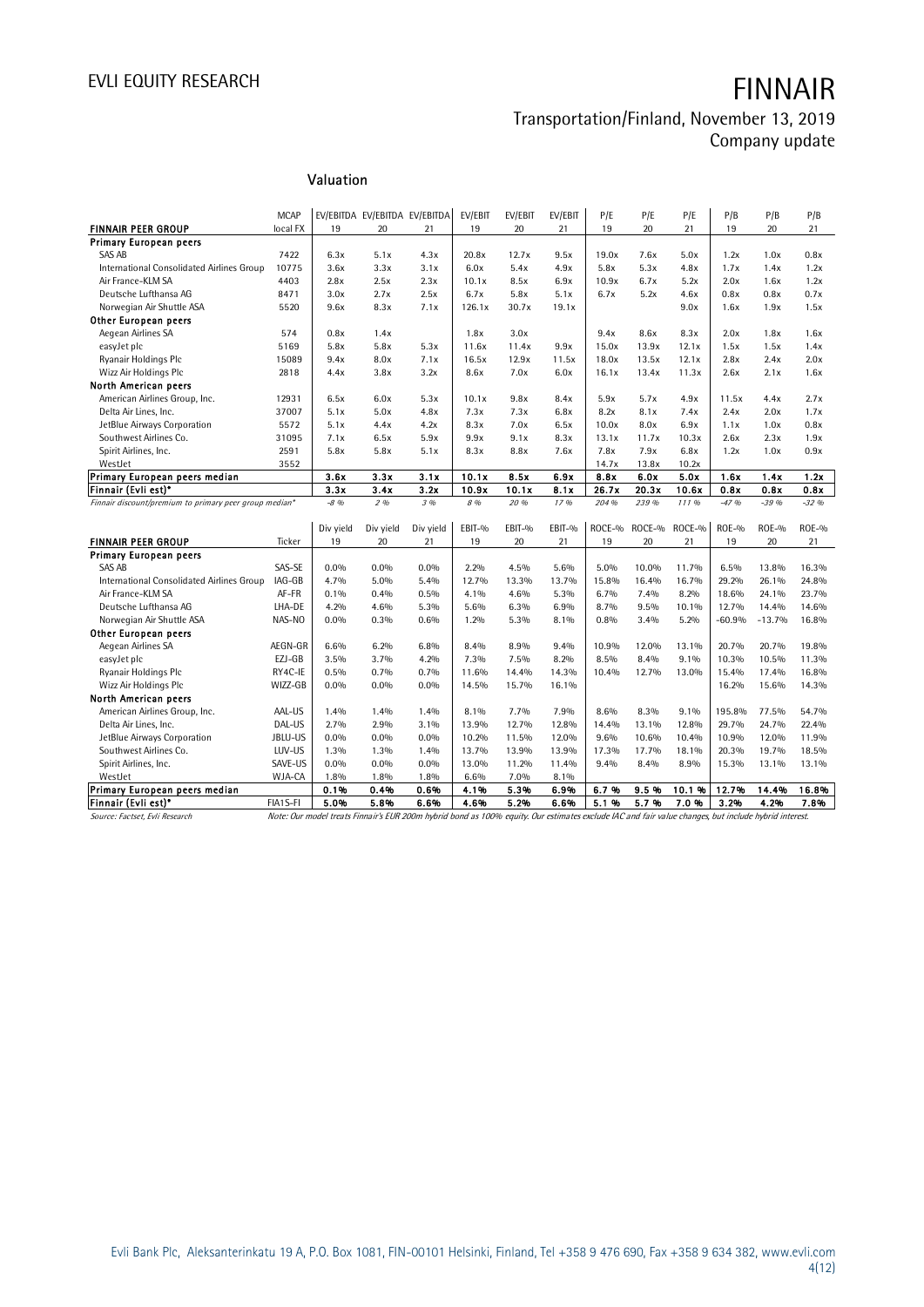# EVLI EQUITY RESEARCH **FINNAIR**

## Transportation/Finland, November 13, 2019 Company update

| <b>INTERIM FIGURES</b>               |        |         |         |          |          |         |        |         |         |         |          |          |
|--------------------------------------|--------|---------|---------|----------|----------|---------|--------|---------|---------|---------|----------|----------|
| EVLI ESTIMATES, EURm                 | 2018Q1 | 201802  | 201803  | 201804   | 2018     | 2019Q1  | 201902 | 201903  | 2019Q4E | 2019E   | 2020E    | 2021E    |
| Net sales                            | 641.1  | 718.2   | 806.9   | 683.5    | 2,849.7  | 673.0   | 793.4  | 870.3   | 737.6   | 3,074.3 | 3,175.8  | 3,301.7  |
| EBITDA                               | 86.6   | 130.5   | 191.4   | 104.1    | 512.6    | 59.9    | 125.9  | 181.9   | 89.9    | 457.6   | 493.0    | 552.5    |
| EBITDA margin (%)                    | 13.5   | 18.2    | 23.7    | 15.2     | 18.0     | 8.9     | 15.9   | 20.9    | 12.2    | 14.9    | 15.5     | 16.7     |
| EBIT                                 | 14.6   | 59.1    | 118.2   | 26.5     | 218.4    | $-16.1$ | 47.2   | 100.7   | 8.4     | 140.2   | 165.5    | 216.3    |
| EBIT margin (%)                      | 2.3    | 8.2     | 14.6    | 3.9      | 7.7      | $-2.4$  | 5.9    | 11.6    | 1.1     | 4.6     | 5.2      | 6.6      |
| Net financial items                  | $-0.1$ | $-70.1$ | $-27.8$ | $-31.0$  | $-129.0$ | $-31.0$ | $-8.8$ | $-22.9$ | $-27.0$ | $-89.7$ | $-102.2$ | $-109.8$ |
| Pre-tax profit                       | 14.5   | $-11.0$ | 90.4    | $-4.5$   | 89.4     | $-47.1$ | 38.4   | 77.8    | $-18.6$ | 50.5    | 63.3     | 106.5    |
| Tax                                  | $-3.3$ | 3.9     | $-17.6$ | $-8.6$   | $-25.6$  | 9.7     | $-7.8$ | $-14.4$ | 3.7     | $-8.8$  | $-12.7$  | $-21.3$  |
| Tax rate (%)                         | 22.8   | 35.5    | 19.5    | $-191.1$ | 28.6     | 20.6    | 20.3   | 18.5    | 20.0    | 17.4    | 20.0     | 20.0     |
| Net profit                           | 8.1    | $-10.2$ | 69.7    | $-16.2$  | 51.2     | $-40.6$ | 27.4   | 60.2    | $-18.1$ | 29.0    | 38.0     | 72.6     |
| EPS                                  | 0.06   | $-0.08$ | 0.54    | $-0.13$  | 0.40     | $-0.32$ | 0.21   | 0.47    | $-0.14$ | 0.23    | 0.30     | 0.57     |
| EPS adjusted (diluted no. of shares) | 0.06   | $-0.08$ | 0.54    | $-0.13$  | 0.40     | $-0.32$ | 0.21   | 0.47    | $-0.14$ | 0.23    | 0.30     | 0.57     |
| Dividend per share                   | 0.00   | 0.00    | 0.00    | 0.00     | 0.27     | 0.00    | 0.00   | 0.00    | 0.00    | 0.30    | 0.35     | 0.40     |
| SALES, EURm                          |        |         |         |          |          |         |        |         |         |         |          |          |
| Group total                          | 641.1  | 718.2   | 806.9   | 683.5    | 2,849.7  | 673.0   | 793.4  | 870.3   | 737.6   | 3,074.3 | 3,175.8  | 3,301.7  |
| Total                                | 641.1  | 718.2   | 806.9   | 683.5    | 2,849.7  | 673.0   | 793.4  | 870.3   | 737.6   | 3,074.3 | 3,175.8  | 3,301.7  |
| SALES GROWTH, Y/Y %                  |        |         |         |          |          |         |        |         |         |         |          |          |
| Group total                          | 15.6   | 13.4    | 9.7     | 5.9      | 11.0     | $5.0\,$ | 10.5   | 7.9     | 7.9     | 7.9     | 3.3      | $4.0$    |
| Total                                | 15.6   | 13.4    | 9.7     | 5.9      | 11.0     | 5.0     | 10.5   | 7.9     | 7.9     | 7.9     | 3.3      | $4.0$    |
| EBIT, EURm                           |        |         |         |          |          |         |        |         |         |         |          |          |
| Group total                          | 14.6   | 59.1    | 118.2   | 26.5     | 218.4    | $-16.1$ | 47.2   | 100.7   | 8.4     | 140.2   | 165.5    | 216.3    |
| Total                                | 14.6   | 59.1    | 118.2   | 26.5     | 218.4    | $-16.1$ | 47.2   | 100.7   | 8.4     | 140.2   | 165.5    | 216.3    |
| EBIT margin, %                       |        |         |         |          |          |         |        |         |         |         |          |          |
| Group total                          | 2.3    | 8.2     | 14.6    | 3.9      | 7.7      | $-2.4$  | 5.9    | 11.6    | 1.1     | 4.6     | 5.2      | 6.6      |
| Total                                | 2.3    | 8.2     | 14.6    | 3.9      | 7.7      | $-2.4$  | 5.9    | 11.6    | 1.1     | 4.6     | 5.2      | 6.6      |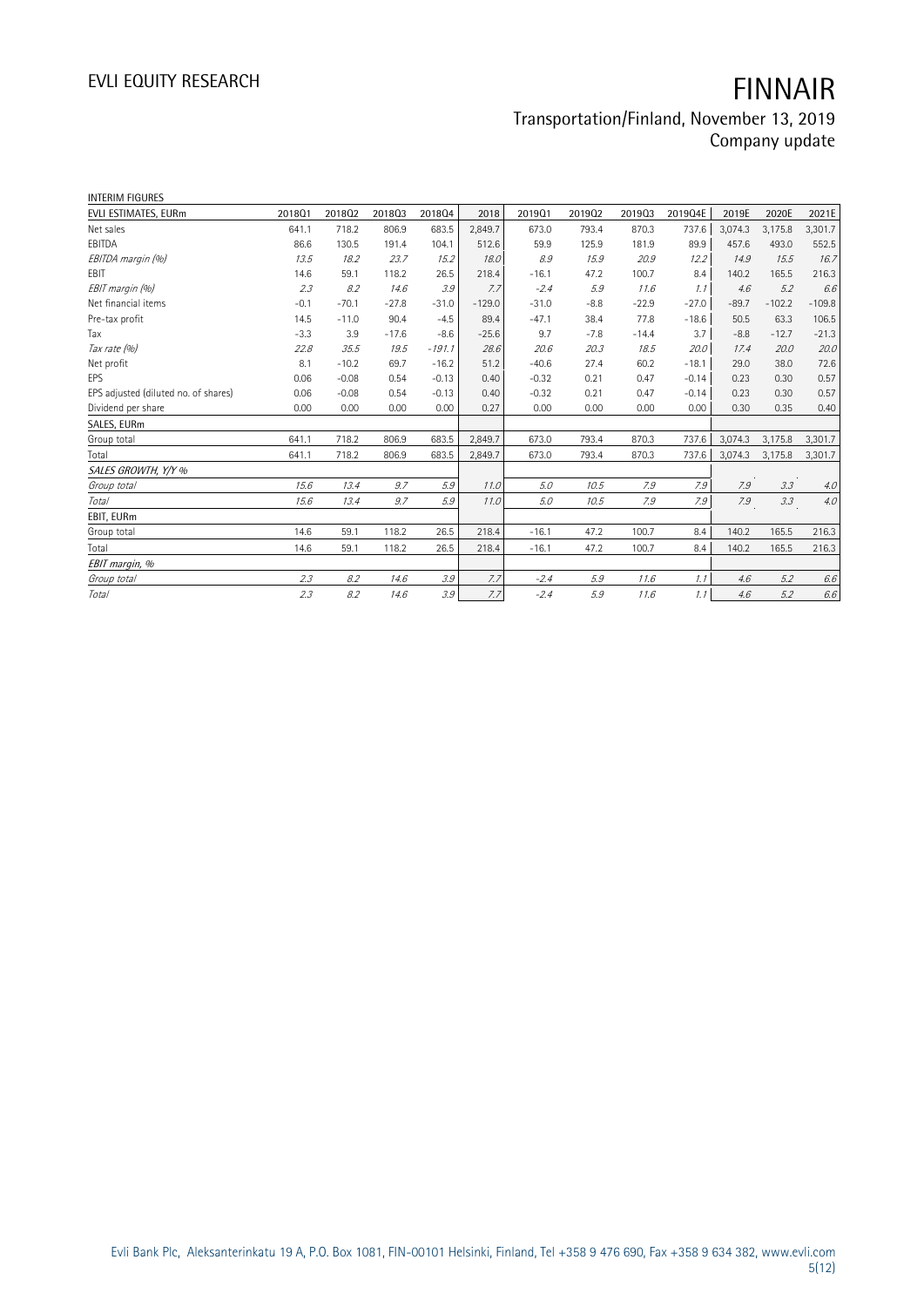# EVLI EQUITY RESEARCH **FINNAIR**

## Transportation/Finland, November 13, 2019 Company update

| INCOME STATEMENT, EURm                   | 2014           | 2015                | 2016                | 2017         | 2018        | 2019E               | 2020E       | 2021E          |
|------------------------------------------|----------------|---------------------|---------------------|--------------|-------------|---------------------|-------------|----------------|
| Sales                                    | 2,284.5        | 2,254.5             | 2,316.8             | 2,568.4      | 2,849.7     | 3,074.3             | 3,175.8     | 3,301.7        |
| Sales growth (%)                         | $-4.8$         | $-1.3$              | 2.8                 | 10.9         | 11.0        | 7.9                 | 3.3         | 4.0            |
| EBITDA                                   | 97.8           | 131.8               | 161.0               | 299.6        | 512.6       | 457.6               | 493.0       | 552.5          |
| EBITDA margin (%)                        | 4.3            | 5.8                 | 6.9                 | 11.7         | 18.0        | 14.9                | 15.5        | 16.7           |
| Depreciation                             | $-134.3$       | $-108.1$            | $-105.8$            | $-129.2$     | $-294.2$    | $-187.9$            | $-196.5$    | $-226.0$       |
| EBITA                                    | $-36.5$        | 23.7                | 55.2                | 170.4        | 218.4       | 140.2               | 165.5       | 216.3          |
| Goodwill amortization / writedown        | 0.0            | 0.0                 | 0.0                 | 0.0          | 0.0         | 0.0                 | 0.0         | 0.0            |
| EBIT                                     | $-36.5$        | 23.7                | 55.2                | 170.4        | 218.4       | 140.2               | 165.5       | 216.3          |
| EBIT margin (%)                          | $-1.6$         | 1.1                 | 2.4                 | 6.6          | 7.7         | 4.6                 | 5.2         | 6.6            |
| Reported EBIT                            | $-36.5$        | 12.4                | 53.8                | 169.5        | 218.3       | 139.6               | 165.5       | 216.3          |
| EBIT margin (reported) (%)               | $-1.6$         | 0.6                 | 2.3                 | 6.6          | 7.7         | 4.5                 | 5.2         | 6.6            |
| Net financials                           | $-26.6$        | $-8.3$              | $-10.5$             | $-13.7$      | $-129.0$    | $-89.7$             | $-102.2$    | $-109.8$       |
| Pre-tax profit                           | $-63.1$        | 15.4                | 44.7                | 156.7        | 89.4        | 50.5                | 63.3        | 106.5          |
| Taxes                                    | 12.6           | $-3.1$              | $-8.9$              | $-31.3$      | $-25.6$     | $-8.8$              | $-12.7$     | $-21.3$        |
| Minority shares                          | $-0.2$         | 0.0                 | 0.0                 | 0.0          | 0.0         | 0.0                 | 0.0         | 0.0            |
| Net profit                               | $-50.7$        | $-17.8$             | 19.4                | 111.9        | 51.1        | 28.4                | 38.0        | 72.6           |
| Cash NRIs                                | 0.0            | $-11.3$             | $-1.4$              | $-0.9$       | $-0.1$      | $-0.6$              | 0.0         | 0.0            |
| Non-cash NRIs                            | 0.0            | 0.0                 | 0.0                 | 0.0          | 0.0         | 0.0                 | 0.0         | 0.0            |
| <b>BALANCE SHEET, EURm</b>               |                |                     |                     |              |             |                     |             |                |
| Assets                                   |                |                     |                     |              |             |                     |             |                |
| Fixed assets                             | 1,053          | 957                 | 1,189               | 1,446        | 1,547       | 1,809               | 1,952       | 2,016          |
| Goodwill                                 | $\mathbf 0$    | $\overline{0}$      | $\mathsf{O}\xspace$ | $\mathbf 0$  | $\mathbf 0$ | $\mathsf{O}\xspace$ | $\mathbf 0$ | $\mathbf 0$    |
| Right of use assets                      | $\mathbf 0$    | $\mathbf 0$         | $\mathbf 0$         | $\mathbf{0}$ | 999         | 784                 | 788         | 819            |
| Inventory                                | 15             | 12                  | 15                  | 17           | 121         | 130                 | 135         | 140            |
| Receivables                              | 358            | 364                 | 512                 | 460          | 210         | 222                 | 228         | 235            |
| Liquid funds                             | 426            | 708                 | 814                 | 965          | 1,067       | 1,151               | 1,189       | 1,237          |
| Total assets                             | 1,885          | 2,050               | 2,529               | 2,887        | 3,944       | 4,097               | 4,292       | 4,446          |
| Liabilities                              |                |                     |                     |              |             |                     |             |                |
| Shareholder's equity                     | 514            | 727                 | 857                 | 1,016        | 918         | 912                 | 911         | 939            |
| Minority interest                        | 1              | $\overline{0}$      | 0                   | $\mathbf 0$  | $\mathbf 0$ | $\mathbf 0$         | $\mathbf 0$ | $\mathbf 0$    |
| Convertibles                             | $\mathbf 0$    | $\overline{0}$      | 0                   | $\mathbf 0$  | $\mathbf 0$ | $\mathbf 0$         | $\mathbf 0$ | $\mathbf 0$    |
| Lease liabilities                        | $\overline{0}$ | $\mathbf 0$         | $\mathbf 0$         | $\mathbf{0}$ | 1,159       | 784                 | 788         | 819            |
| Deferred taxes                           | $\mathbf 0$    | $\mathbf 0$         | 33                  | 74           | 48          | 48                  | 48          | 48             |
| Interest bearing debt                    | 428            | 346                 | 718                 | 719          | 615         | 1,128               | 1,309       | 1,392          |
| Non-interest bearing current liabilities | 601            | 682                 | 519                 | 566          | 285         | 308                 | 318         | 331            |
| Other interest-free debt                 | 246            | 201                 | 339                 | 428          | 811         | 811                 | 811         | 811            |
| Total liabilities                        | 1,885          | 2,050               | 2,529               | 2,887        | 3,944       | 4,097               | 4,292       | 4,446          |
| CASH FLOW, EURm                          |                |                     |                     |              |             |                     |             |                |
| + EBITDA                                 | 98             | 132                 | 161                 | 300          | 513         | 458                 | 493         | 553            |
| - Net financial items                    | $-27$          | $-8$                | $-10$               | $-14$        | $-129$      | $-90$               | $-102$      | $-110$         |
| - Taxes                                  | $\mathbf 0$    | $\mathbf 0$         | 33                  | $-1$         | $-52$       | $-9$                | $-13$       | $-21$          |
| - Increase in Net Working Capital        | $-33$          | 43                  | 56                  | 57           | 50          | $\mathbf{1}$        | $\mathbf 0$ | $\overline{1}$ |
| +/- Other                                | $-33$          | $-2$                | $-28$               | 29           | $-91$       | $-13$               | $-13$       | $-13$          |
| = Cash flow from operations              | 5              | 164                 | 211                 | 371          | 291         | 347                 | 366         | 409            |
| - Capex                                  | $-146$         | $-81$               | $-486$              | $-394$       | $-320$      | $-365$              | $-475$      | $-431$         |
| - Acquisitions                           | $\mathbf 0$    | $\mathsf{O}\xspace$ | 0                   | $\mathbb O$  | $\mathbb O$ | $\mathbb O$         | $\mathbf 0$ | $\mathbb O$    |
| + Divestments                            | 268            | 448                 | 153                 | 157          | 214         | $\mathbf 0$         | $\mathbf 0$ | $\mathbf 0$    |
| = Free cash flow                         | 126            | 531                 | $-122$              | 135          | 185         | $-18$               | $-109$      | $-22$          |
| +/- New issues/buybacks                  | 143            | 231                 | 110                 | 60           | $-110$      | $\mathsf{O}\xspace$ | $\mathbf 0$ | $\mathbf 0$    |
| - Paid dividend                          | $\mathbf 0$    | $\mathbf 0$         | $\mathsf{O}\xspace$ | $-13$        | $-38$       | $-35$               | $-38$       | $-45$          |
| $+/-$ Other                              | $-46$          | $-480$              | 117                 | $-30$        | 66          | 137                 | 185         | 114            |
| Change in cash                           | 223            | 282                 | 105                 | 151          | 103         | 84                  | 38          | 47             |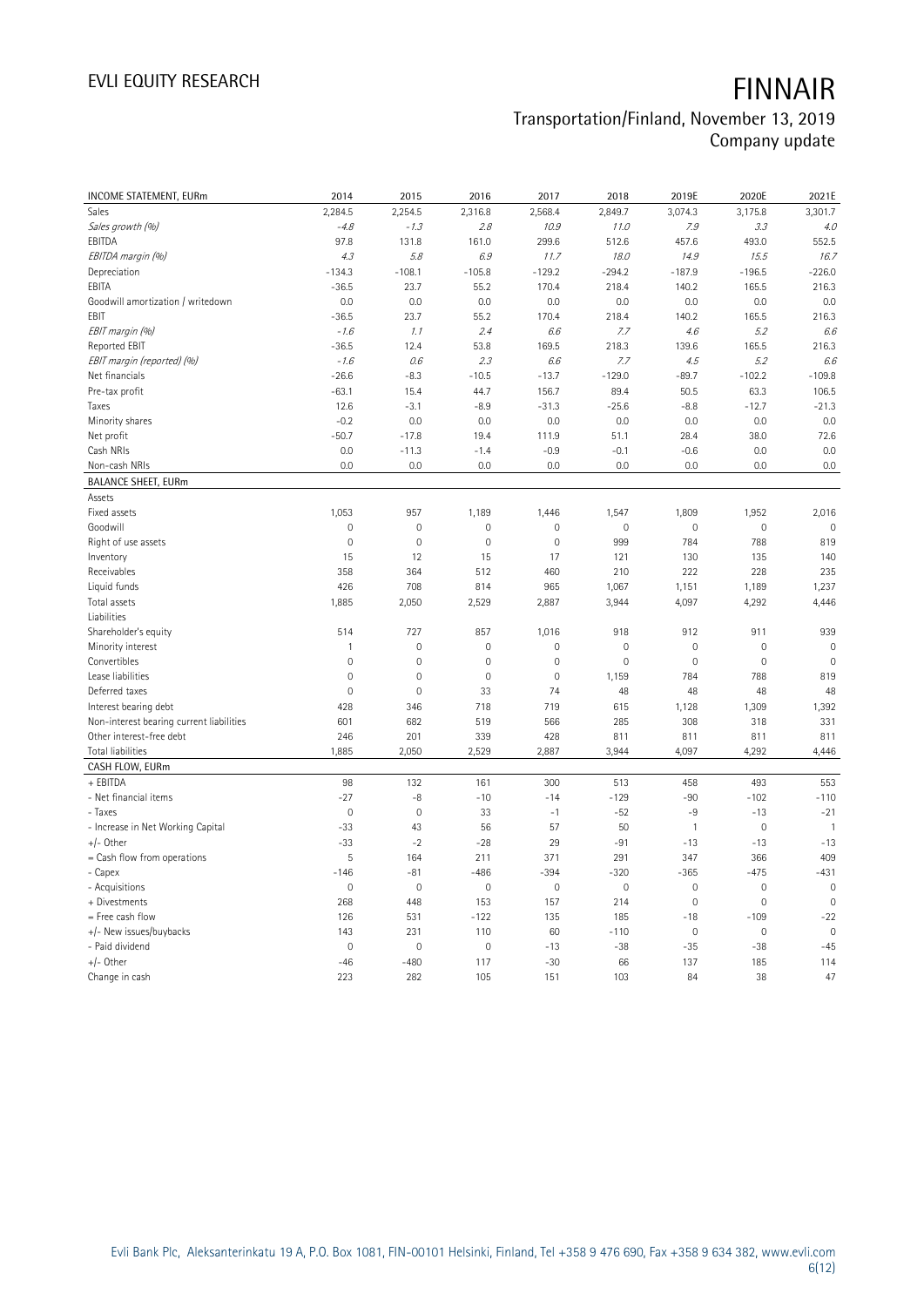| <b>KEY FIGURES</b>                             | 2015            | 2016            | 2017            | 2018         | 2019E        | 2020E        | 2021E         |
|------------------------------------------------|-----------------|-----------------|-----------------|--------------|--------------|--------------|---------------|
| M-cap                                          | 694             | 516             | 1,643           | 908          | 773          | 773          | 773           |
| Net debt (excl. convertibles)                  | $-362$          | $-96$           | $-246$          | 707          | 760          | 907          | 974           |
| Enterprise value                               | 332             | 420             | 1,397           | 1,615        | 1,533        | 1,680        | 1,747         |
| Sales                                          | 2,255           | 2,317           | 2,568           | 2,850        | 3,074        | 3,176        | 3,302         |
| EBITDA                                         | 132             | 161             | 300             | 513          | 458          | 480          | 553           |
| EBIT                                           | 24              | 55              | 170             | 218          | 140          | 165          | 216           |
| Pre-tax                                        | 15              | 45              | 157             | 89           | 51           | 63           | 106           |
| Earnings                                       | $-6$            | 21              | 113             | 51           | 29           | 38           | 73            |
| Equity book value (excl. minorities)           | 727             | 857             | 1,016           | 918          | 912          | 911          | 939           |
| Valuation multiples                            |                 |                 |                 |              |              |              |               |
| EV/sales                                       | 0.1             | 0.2             | 0.5             | 0.6          | 0.5          | 0.5          | 0.5           |
| EV/EBITDA                                      | 2.5             | 2.6             | 4.7             | 3.2          | 3.3          | 3.5          | 3.2           |
| EV/EBITA                                       | 14.0            | 7.6             | 8.2             | 7.4          | 10.9         | 10.2         | 8.1           |
| EV/EBIT                                        | 14.0            | 7.6             | 8.2             | 7.4          | 10.9         | 10.2         | 8.1           |
| EV/OCF                                         | 2.0             | 2.0             | 3.8             | 5.6          | 4.4          | 4.8          | 4.3           |
| EV/FCFF                                        | 1.5             | $-1.4$          | 6.6             | 9.3          | $-52.5$      | 17.8         | 8.4           |
| P/FCFE                                         | 1.3             | $-4.2$          | 12.2            | 4.9          | $-42.6$      | $-7.1$       | $-34.9$       |
| P/E                                            | $-107.2$        | 24.9            | 14.6            | 17.7         | 26.7         | 20.3         | 10.6          |
| P/B                                            | 1.0             | 0.6             | 1.6             | 1.0          | 0.8          | 0.8          | 0.8           |
| Target EV/EBITDA                               | 0.0             | 0.0             | 0.0             | O.O          | 3.5          | 3.6          | 3.3           |
| Target EV/EBIT                                 | 0.0             | 0.0             | 0.0             | 0.0          | 11.4         | 10.5         | 8.4           |
| Target EV/FCF                                  | 0.0             | 0.0             | 0.0             | 0.0          | $-87.9$      | $-16.0$      | $-81.7$       |
| Target P/B                                     | 0.0             | 0.0             | $0.0$           | 0.0          | 0.9          | 0.9          | 0.9           |
| Target P/E                                     | 0.0             | 0.0             | $O.O$           | $O.O$        | 28.8         | 21.9         | 11.5          |
| Per share measures                             |                 |                 |                 |              |              |              |               |
|                                                |                 |                 |                 |              |              |              |               |
|                                                |                 |                 |                 |              |              |              |               |
| Number of shares                               | 128,136         | 128,136         | 128,136         | 128,136      | 128,136      | 128,136      | 128,136       |
| Number of shares (diluted)                     | 128,136         | 128,136         | 128,136         | 128,136      | 128,136      | 128,136      | 128,136       |
| EPS                                            | $-0.05$         | 0.16            | 0.88            | 0.40         | 0.23         | 0.30         | 0.57          |
| Operating cash flow per share                  | 1.28            | 1.65            | 2.90            | 2.27         | 2.71         | 2.75         | 3.19          |
| Free cash flow per share                       | 4.15            | $-0.95$         | 1.05            | 1.45         | $-0.14$      | $-0.85$      | $-0.17$       |
| Book value per share                           | 5.68            | 6.69            | 7.93            | 7.17         | 7.11         | 7.11         | 7.33          |
| Dividend per share                             | 0.00            | 0.10            | 0.30            | 0.27         | 0.30         | 0.35         | 0.40          |
| Dividend payout ratio, %                       | 0.0             | 61.7            | 34.1            | 68.6         | 132.8        | 118.0        | 70.6          |
| Dividend yield, %                              | 0.0             | 2.5             | 2.3             | 3.9          | 5.0          | 5.8          | 6.6           |
| FCF yield, %                                   | 76.5            | $-23.5$         | 8.2             | 20.4         | $-2.3$       | $-14.1$      | $-2.9$        |
| Efficiency measures                            |                 |                 |                 |              |              |              |               |
| ROE                                            | $-1.0$          | 2.6             | 12.0            | 5.3          | 3.2          | 4.2          | 7.8           |
| ROCE                                           | 2.4             | 4.2             | 10.3            | 9.9          | 5.1          | 5.7          | 7.0           |
| Financial ratios                               |                 |                 |                 |              |              |              |               |
| Inventories as % of sales                      | 0.5             | 0.6             | 0.7             | 4.2          | 4.2          | 4.2          | 4.2           |
| Receivables as % of sales                      | 16.2            | 22.1            | 17.9            | 7.4          | 7.2          | 7.2          | 7.1           |
| Non-interest bearing liabilities as % of sales | 30.3            | 22.4            | 22.0            | 10.0         | 10.0         | 10.0         | 10.0          |
| NWC/sales, %                                   | $-21.6$         | $-12.7$         | $-18.7$         | $-26.3$      | $-24.4$      | $-23.6$      | $-22.7$       |
| Operative CAPEX/sales, %                       | 3.6             | 21.0            | 15.3            | 11.2         | 11.9         | 14.5         | 13.1          |
| CAPEX/sales (incl. acquisitions), %            | 3.6             | 21.0            | 15.3            | 11.2         | 11.9         | 14.5         | 13.1          |
| FCFF/EBITDA                                    | 1.6             | $-1.8$          | 0.7             | 0.3          | $-0.1$       | 0.2          | 0.4           |
| Net debt/EBITDA, book-weighted                 | $-2.7$          | $-0.6$          | $-0.8$          | 1.4          | 1.7          | 1.9          | 1.8           |
| Debt/equity, market-weighted                   | 0.5             | 1.4             | 0.4             | 0.7          | 1.5          | 1.7          | 1.8           |
| Equity ratio, book-weighted<br>Gearing, %      | 40.6<br>$-49.8$ | 37.8<br>$-11.2$ | 39.1<br>$-24.2$ | 25.4<br>77.0 | 24.3<br>83.4 | 23.2<br>99.6 | 23.1<br>103.8 |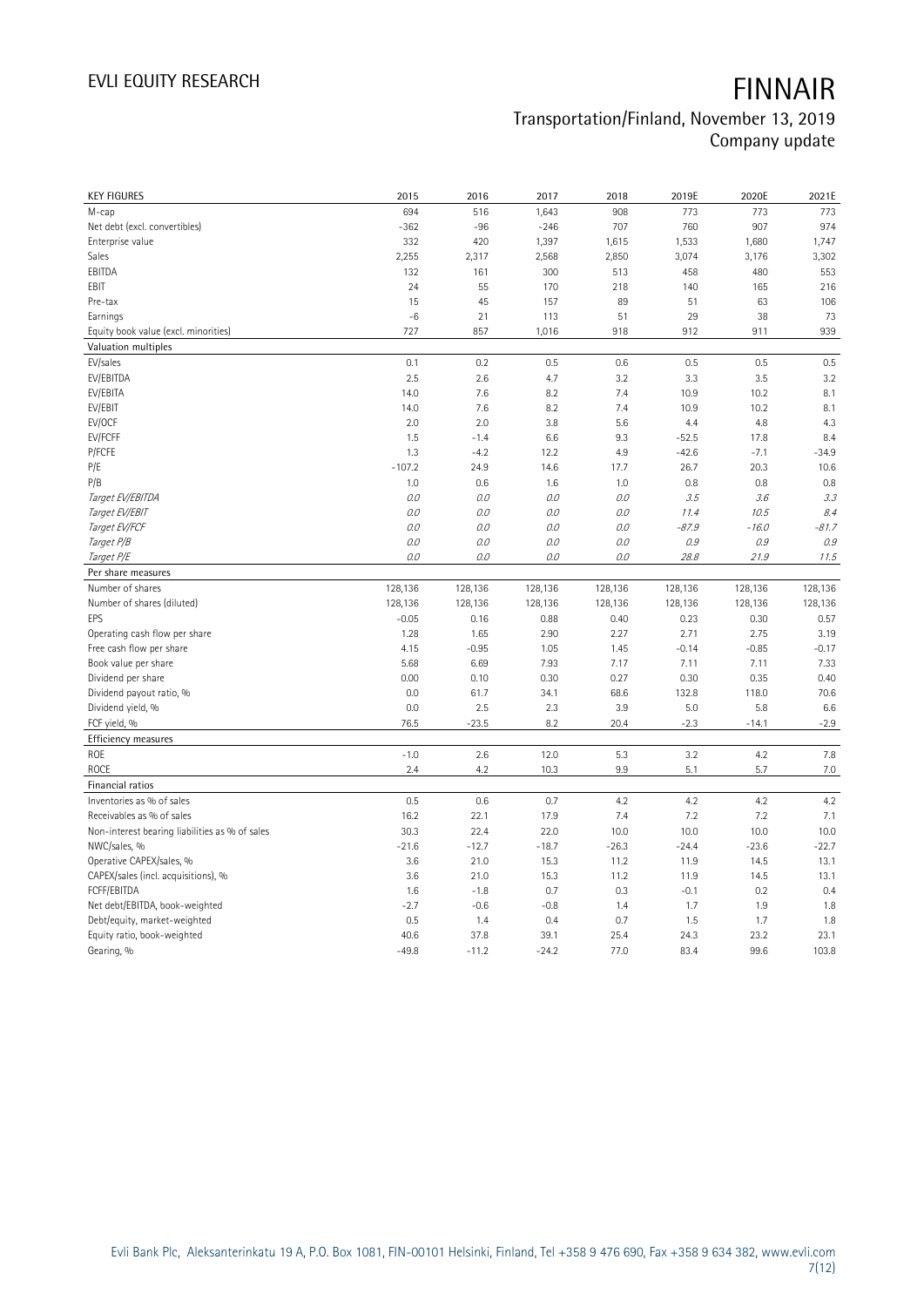| <b>OWNERSHIP STRUCTURE</b>                 | <b>SHARES</b> | <b>EURm</b> | 0/0     |
|--------------------------------------------|---------------|-------------|---------|
| Prime Minister's Office                    | 71,515,426    | 431.238     | 55.8%   |
| The local Government Pensions Institution  | 6,250,875     | 37.693      | 4.9%    |
| Varma Mutual Pension Insurance Company     | 3,261,933     | 19.669      | 2.6%    |
| Ilmarinen Mutual Pension Insurance Company | 2,870,642     | 17.296      | 2.2%    |
| Tiiviste-Group Oy                          | 2,150,000     | 12.964      | $1.7\%$ |
| The State Pension Fund                     | 1,700,000     | 10.251      | 1.3%    |
| Oy Etra Invest Ab                          | 1,000,000     | 6.030       | 0.8%    |
| Veritas Pension Insurance Company          | 790,450       | 4.766       | 0.6%    |
| Laakkonen Mikko Kalervo                    | 740,000       | 4.462       | 0.6%    |
| Evli Finland Select Fund                   | 700,000       | 4.221       | 0.6%    |
| Ten largest                                | 90,979,326    | 548.150     | 71%     |
| Residual                                   | 37,156,789    | 224.511     | 29%     |
| Total                                      | 128, 136, 115 | 772.661     | 100%    |

| <b>EARNINGS CALENDAR</b> |                                            |  |
|--------------------------|--------------------------------------------|--|
| February 07, 2020        | FY 2019 Results                            |  |
| April 29, 2020           | Q1 report                                  |  |
| July 17, 2020            | Q2 report                                  |  |
| October 28, 2020         | Q3 report                                  |  |
| OTHER EVENTS             |                                            |  |
| March 20, 2018           | AGM                                        |  |
|                          |                                            |  |
| COMPANY MISCELLANEOUS    |                                            |  |
| CEO: Topi Manner         | Tietotie 9, 01053 FINNAIR (VANTAA AIRPORT) |  |

IR: Mari Reponen

CFO: Mika Stirkkinen Tel: +358 9 818 2780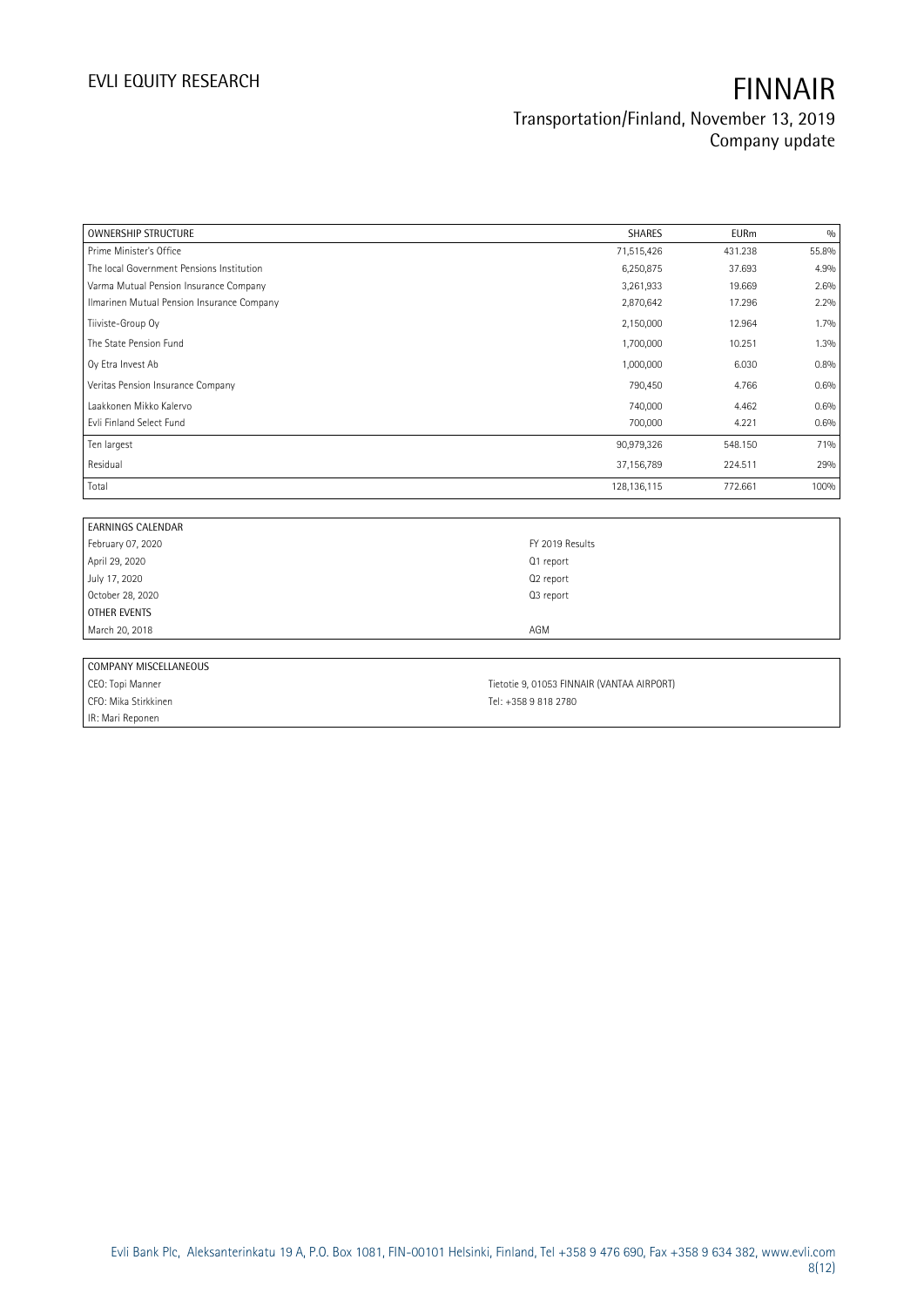DEFINITIONS

| P/E                                                                              | EPS                                                                      |
|----------------------------------------------------------------------------------|--------------------------------------------------------------------------|
|                                                                                  |                                                                          |
| Price per share<br>Earnings per share                                            | Profit before extraord. items and taxes-income taxes + minority interest |
|                                                                                  | Number of shares                                                         |
| P/BV                                                                             | <b>DPS</b>                                                               |
|                                                                                  |                                                                          |
| Price per share                                                                  | Dividend for the financial period per share                              |
| Shareholders' equity + taxed provisions per share                                |                                                                          |
|                                                                                  |                                                                          |
| Market cap                                                                       | OCF (Operating cash flow)                                                |
|                                                                                  |                                                                          |
| Price per share * Number of shares                                               | EBITDA - Net financial items - Taxes - Increase in working               |
|                                                                                  | capital - Cash NRIs ± Other adjustments                                  |
|                                                                                  |                                                                          |
| EV (Enterprise value)                                                            | FCF (Free cash flow)                                                     |
|                                                                                  |                                                                          |
| Market cap + net debt + minority interest at market value $-$                    | Operating cash flow - operative CAPEX - acquisitions + divestments       |
| share of associated companies at market value                                    |                                                                          |
|                                                                                  |                                                                          |
| EV/Sales                                                                         | FCF yield, %                                                             |
|                                                                                  |                                                                          |
| Enterprise value                                                                 | Free cash flow                                                           |
| Sales                                                                            | Market cap                                                               |
|                                                                                  |                                                                          |
| EV/EBITDA                                                                        | Operative CAPEX/sales                                                    |
| Enterprise value                                                                 |                                                                          |
| Earnings before interest, tax, depreciation and amortization                     | Capital expenditure - divestments - acquisitions<br>Sales                |
|                                                                                  |                                                                          |
| EV/EBIT                                                                          | Net working capital                                                      |
|                                                                                  |                                                                          |
| Enterprise value                                                                 | Current assets - current liabilities                                     |
| Operating profit                                                                 |                                                                          |
| Net debt                                                                         | Capital employed/Share                                                   |
|                                                                                  |                                                                          |
| Interest bearing debt - financial assets                                         | Total assets - non-interest bearing debt                                 |
|                                                                                  | Number of shares                                                         |
|                                                                                  |                                                                          |
| Total assets                                                                     | Gearing                                                                  |
| Balance sheet total                                                              | Net debt                                                                 |
|                                                                                  | Equity                                                                   |
|                                                                                  |                                                                          |
| Div yield, %                                                                     | Debt/Equity, %                                                           |
|                                                                                  |                                                                          |
| Dividend per share                                                               | Interest bearing debt                                                    |
| Price per share                                                                  | Shareholders' equity + minority interest + taxed provisions              |
|                                                                                  |                                                                          |
|                                                                                  |                                                                          |
| Payout ratio, %                                                                  | Equity ratio, %                                                          |
| Total dividends                                                                  |                                                                          |
| Earnings before extraordinary items and taxes - income taxes + minority interest | Shareholders' equity $+$ minority interest $+$ taxed provisions          |
|                                                                                  | Total assets - interest-free loans                                       |
|                                                                                  |                                                                          |
| ROCE, %                                                                          | CAGR, %                                                                  |
|                                                                                  |                                                                          |
| Profit before extraordinary items + interest expenses+ other financial costs     | Cumulative annual growth rate = Average growth per year                  |
| Balance sheet total - non-interest bearing debt (average)                        |                                                                          |
|                                                                                  |                                                                          |
| ROE, %                                                                           |                                                                          |
|                                                                                  |                                                                          |
| Profit before extraordinary items and taxes - income taxes                       |                                                                          |
| Shareholder's equity + minority interest + taxed provisions (average)            |                                                                          |
|                                                                                  |                                                                          |
|                                                                                  |                                                                          |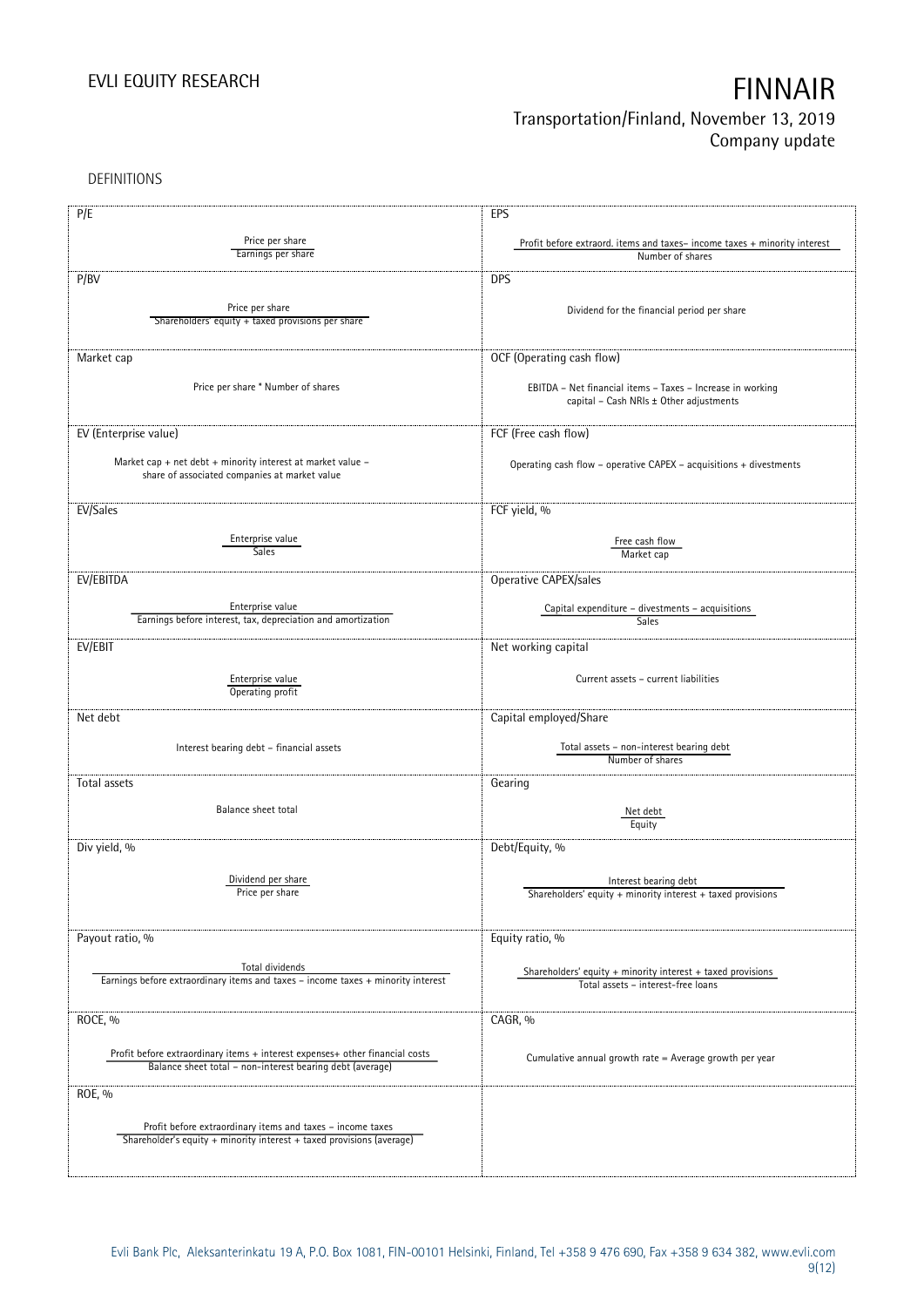### Important Disclosures

Evli Research Partners Plc ("ERP") uses 12-month target prices. Target prices are defined by utilizing analytical techniques based on financial theory including (but not limited to) discounted cash flow analysis and comparative valuation. The selection of valuation methods depends on different circumstances. Target prices may be altered on the basis of new information coming to light in the underlying company or changes in interest rates, changes in foreign exchange rates, other securities prices or market indices or outlook for the aforementioned factors or other factors that may change the conditions of financial markets. Recommendations and changes by analysts are available at [Analysts' recommendations and ratings revisions](https://research.evli.com/JasperAllModels.action?authParam=key;461&authParam=x;G3rNagWrtf7K&authType=3). Investment recommendations are defined as follows: Target price compared to share price Recommendation < -10 % SELL  $-10 - (+10) \%$  HOL<br>  $> 10 \%$  BUY  $> 10\%$ ERP's investment recommendation of the analyzed company is updated at least 2 timer per year. 60% 53% 50% 39% 40% 30% 20% 8% 10%  $0%$ Hold Sell Buy The graph above shows the distribution of ERP's recommendations of companies under coverage in 1st of February 2019. If recommendation is not given, it

### Name(s) of the analyst(s): Rissanen

is not mentioned here.

This research report has been prepared by Evli Research Partners Plc ("ERP" or "Evli Research"). ERP is a subsidiary of Evli Bank Plc. Production of the investment recommendation has been concluded on [13.11.2019, 9:15]. This report has been published on [13.11.2019, 9:45].

None of the analysts contributing to this report, persons under their guardianship or corporations under their control have a position in the shares of the company or related securities.

The date and time for any price of financial instruments mentioned in the recommendation refer to the previous trading day's closing price(s) unless otherwise stated in the report.

Each analyst responsible for the content of this report assures that the expressed views accurately reflect the personal views of each analyst on the covered companies and securities. Each analyst assures that (s)he has not been, nor are or will be, receiving direct or indirect compensation related to the specific recommendations or views contained in this report.

Companies in the Evli Group, affiliates or staff of companies in the Evli Group, may perform services for, solicit business from, hold long or short positions in, or otherwise be interested in the investments (including derivatives) of any company mentioned in the publication or report.

Neither ERP nor any company within the Evli Group have managed or co-managed a public offering of the company's securities during the last 12 months prior to, received compensation for investment banking services from the company during the last 12 months prior to the publication of the research report.

ERP has signed an agreement with the issuer of the financial instruments mentioned in the recommendation, which includes production of research reports. This assignment has a limited economic and financial impact on ERP and/or Evli. Under the assignment ERP performs services including, but not limited to, arranging investor meetings or –events, investor relations communication advisory and production of research material.

ERP or another company within the Evli Group does not have an agreement with the company to perform market making or liquidity providing services. months prior to, received compensation for investment banking services from the company during the last 12 months prior to the publication of the. For the prevention and avoidance of conflicts of interests with respect to this report, there is an information barrier (Chinese wall) between Investment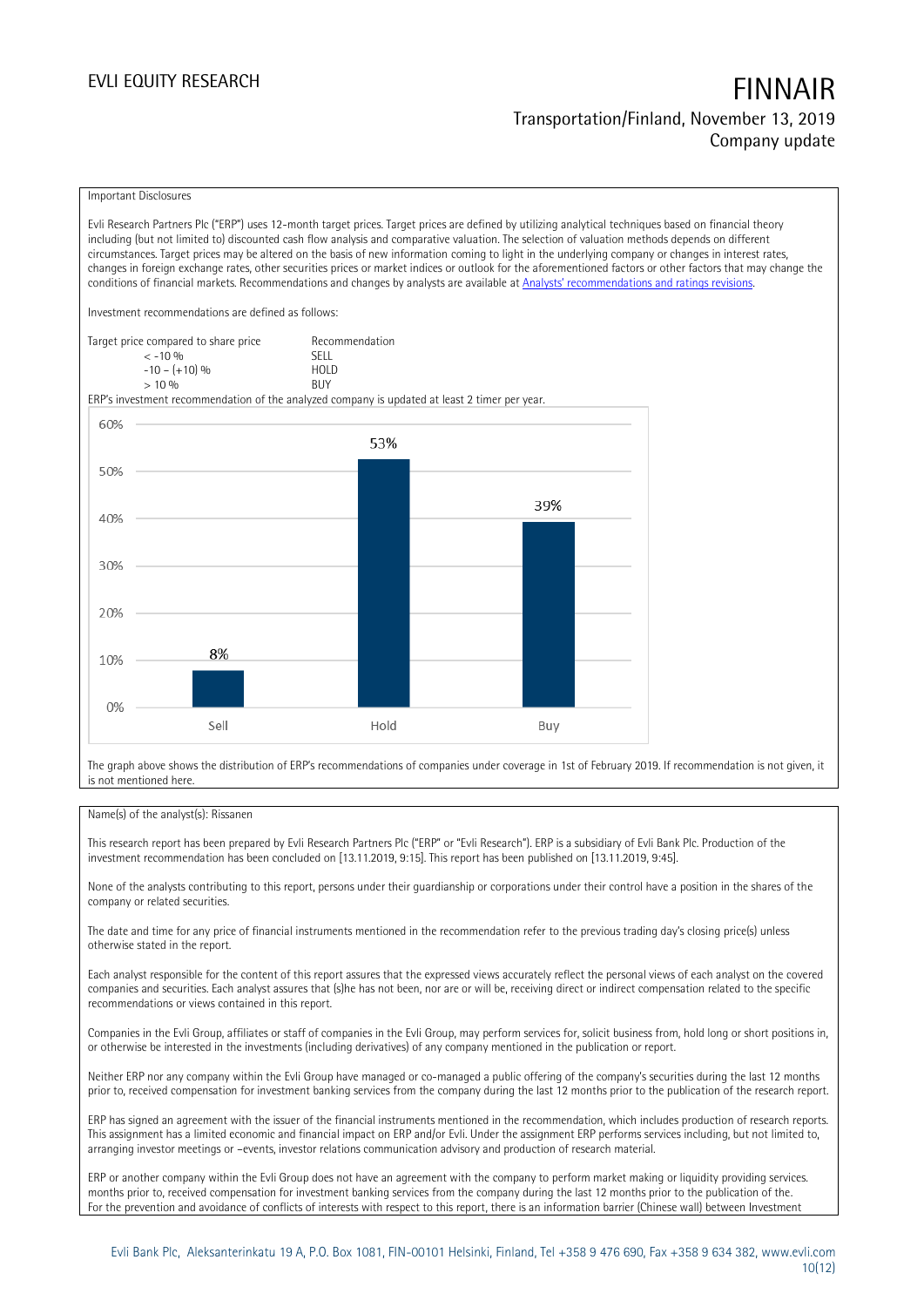Research and Corporate Finance units concerning unpublished investment banking services to the company. The remuneration of the analyst(s) is not tied directly or indirectly to investment banking transactions or other services performed by Evli Bank Plc or any company within Evli Group.

This report has not been disclosed to the company prior to its dissemination.

This report is provided and intended for informational purposes only and may not be used or considered under any circumstances as an offer to sell or buy any securities or as advice to trade any securities.

This report is based on sources ERP considers to be correct and reliable. The sources include information providers Reuters and Bloomberg, stock-exchange releases from the companies and other company news, Statistics Finland and articles in newspapers and magazines. However, ERP does not guarantee the materialization, correctness, accuracy or completeness of the information, opinions, estimates or forecasts expressed or implied in the report. In addition, circumstantial changes may have an influence on opinions and estimates presented in this report. The opinions and estimates presented are valid at the moment of their publication and they can be changed without a separate announcement. Neither ERP nor any company within the Evli Group are responsible for amending, correcting or updating any information, opinions or estimates contained in this report. Neither ERP nor any company within the Evli Group will compensate any direct or consequential loss caused by or derived from the use of the information represented in this publication.

All information published in this report is for the original recipient's private and internal use only. ERP reserves all rights to the report. No part of this publication may be reproduced or transmitted in any form or by any means, electronic, mechanical, photocopying, recording or otherwise, or stored in any retrieval system of any nature, without the written permission of ERP.

This report or its copy may not be published or distributed in Australia, Canada, Hong Kong, Japan, New Zealand, Singapore or South Africa. The publication or distribution of this report in certain other jurisdictions may also be restricted by law. Persons into whose possession this report comes are required to inform themselves about and to observe any such restrictions.

Evli Bank Plc is not registered as a broker-dealer with the U. S. Securities and Exchange Commission ("SEC"), and it and its analysts are not subject to SEC rules on securities analysts' certification as to the currency of their views reflected in the research report. Evli Bank is not a member of the Financial Industry Regulatory Authority ("FINRA"). It and its securities analysts are not subject to FINRA's rules on Communications with the Public and Research Analysts and Research Reports and the attendant requirements for fairness, balance and disclosure of potential conflicts of interest. This research report is only being offered in U.S. by Auerbach Grayson & Company, LLC (Auerbach Grayson) to Major U.S. Institutional Investors and is not available to, and should not be used by, any U.S. person or entity that is not a Major U.S. Institutional Investor. Auerbach Grayson is a broker-dealer registered with the U.S. Securities and Exchange Commission and is a member of the FINRA. U.S. entities seeking more information about any of the issuers or securities discussed in this report should contact Auerbach Grayson. The securities of non-U.S. issuers may not be registered with or subject to SEC reporting and other requirements.

ERP is not a supervised entity but its parent company Evli Bank Plc is supervised by the Finnish Financial Supervision Authority.